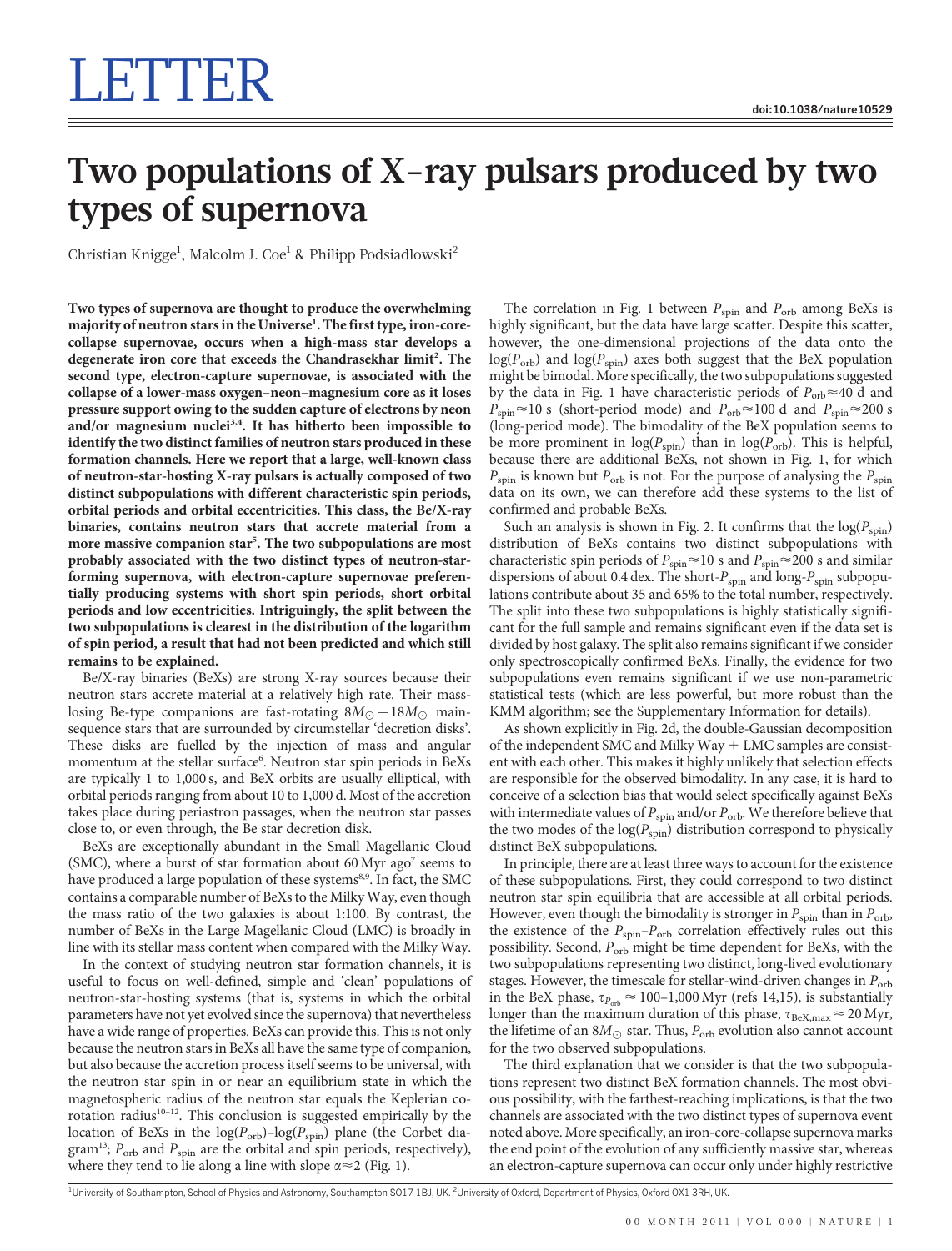

Figure 1 | The Corbet diagram for high-mass X-ray binaries. The central panel shows  $\log(P_\mathrm{orb})$  versus  $\log(P_\mathrm{spin})$  for neutron-star-hosting high-mass X-ray binaries. Filled circles correspond to spectroscopically confirmed BeXs, small dots to confirmed non-BeX systems and open circles to candidate BeXs. There are additional confirmed and candidate BeXs for which only  $P_{\text{orb}}$  or  $P_{\text{spin}}$ is known, but these are not shown. The dashed green lines mark a selection box that conservatively includes all confirmed BeXs for which  $P_{\text{orb}}$  and  $P_{\text{spin}}$  have been measured. Candidate systems outside this box are excluded from our sample of probable BeXs. The spin and orbital periods of confirmed and probable BeX systems are correlated. The Spearman rank correlation coefficient is  $\rho = 0.49$  ( $P = 3 \times 10^{-5}$ ,  $N = 66$ ) for the full sample and  $\rho = 0.49$  $(P = 4 \times 10^{-4}, N = 47)$  for the confirmed systems (see Supplementary

conditions. In particular, an electron-capture supernova requires that the core reaches the critical density for electron capture to occur,  $4.5 \times 10^{9}$  g cm<sup>-3</sup> (ref. 16). These conditions might be met in the late evolution of intermediate-mass stars<sup>3,4</sup> (those with initial masses satisfying  $8M_{\odot} \lesssim M_{\text{init}} \lesssim 10M_{\odot}$ ), although the relevant mass range is uncertain and may be quite small<sup>17,18</sup>. However, it is much easier to meet the conditions for electron-capture supernovae naturally in binary systems<sup>17</sup>.

The outcome of electron-capture supernovae differs from that of iron-core-collapse supernovae in two fundamental ways. First, electron-capture supernovae should produce somewhat less massive neutron stars  $(\leq 1.3 M_{\odot})$  than iron-core-collapse supernovae  $(1.4 M_{\odot})$  (ref. 3). Second, electron-capture supernovae are expected to impart much smaller kicks to the neutron stars they produce (average kick velocity of  $\leq 50 \text{ km s}^{-1}$ ) than are iron-core-collapse supernovae ( $\gtrsim$  200 km s<sup>-1</sup>) (ref. 17). In binary systems, where kicks induce orbital eccentricity, these differences could naturally give rise to two distinct subpopulations. The more conventional iron-core-collapse channel would produce high-eccentricity binaries containing highmass neutron stars, and the electron-capture channel would produce low-eccentricity binaries containing low-mass neutron stars<sup>16,17,19,20</sup>.

If this is the correct explanation for the two BeX populations we have discovered, they should differ not only in  $P_{\rm spin}$  and  $P_{\rm orb}$  but also

 $\sigma_{\log (P_{\text{spin}})}$  = 0.7 dex relative to the best-fitting line with slope  $\alpha$  = 2 (solid black line). Different colours indicate different host galaxies: blue, Milky Way; red, SMC; black, LMC. The histograms shown in the top and right-hand panels show the numbers of BeXs with spin and orbital periods in the respective ranges covered by the selection box. In each of these panels, the thick line corresponds to confirmed BeXs only, and the thin line corresponds to confirmed and probable BeXs. The vertical dashed line is drawn at  $P_{\text{orb}} = 60$  d, the location of the apparent dip in the log( $P_{\rm orb}$ ) distribution. This value of  $P_{\rm orb}$  corresponds to  $P_{\text{spin}} \approx 40 \text{ s}$  (horizontal dashed line), which marks a more pronounced dip in the  $log(P_{spin})$  distribution.

in their characteristic orbital eccentricities, e. These have so far been measured for only about 20 BeXs. Figure 3 shows the distribution of these systems in the  $log(P_{spin})-e$  plane. Even though there are only eight such BeXs with  $P_{\text{spin}}\gtrsim40$  s, it seems that long- $P_{\text{spin}}$  systems have preferentially higher eccentricities than short- $P_{\text{spin}}$  systems. The figure also shows the cumulative eccentricity distributions of the slow  $(P_{spin} < 40 \text{ s})$  and fast  $(P_{spin} > 40 \text{ s})$  BeX pulsar subpopulations. A Kolmogorov–Smirnov test shows that, despite the small number of systems for which eccentricity has been measured, the maximum difference between these distributions is marginally significant (Supplementary Information).

The two BeX populations that we have discovered are more clearly separated in  $P_{spin}$  than in  $P_{orb}$ . Given that  $P_{orb}$  does not evolve significantly within the BeX phase, whereas  $P_{\rm spin}$  does,  $P_{\rm orb}$  might be expected to be the more faithful tracer of the formation channels. However, the  $P_{\rm orb}$  distribution after the supernova must depend strongly on the  $P_{\rm orb}$ distribution before the supernova, and both low- and high-velocity kicks can in principle produce a wide range of post-supernova orbital periods<sup>17</sup>. This may explain why the bimodality is only marginally observed in the  $P_{\text{orb}}$  distribution. By contrast, the equilibrium spin period is expected to depend on several system parameters other than  $P_{\rm orb}$  (refs 10–12). If any of these parameters differ systematically between BeXs produced by the iron-core-collapse and electron-capture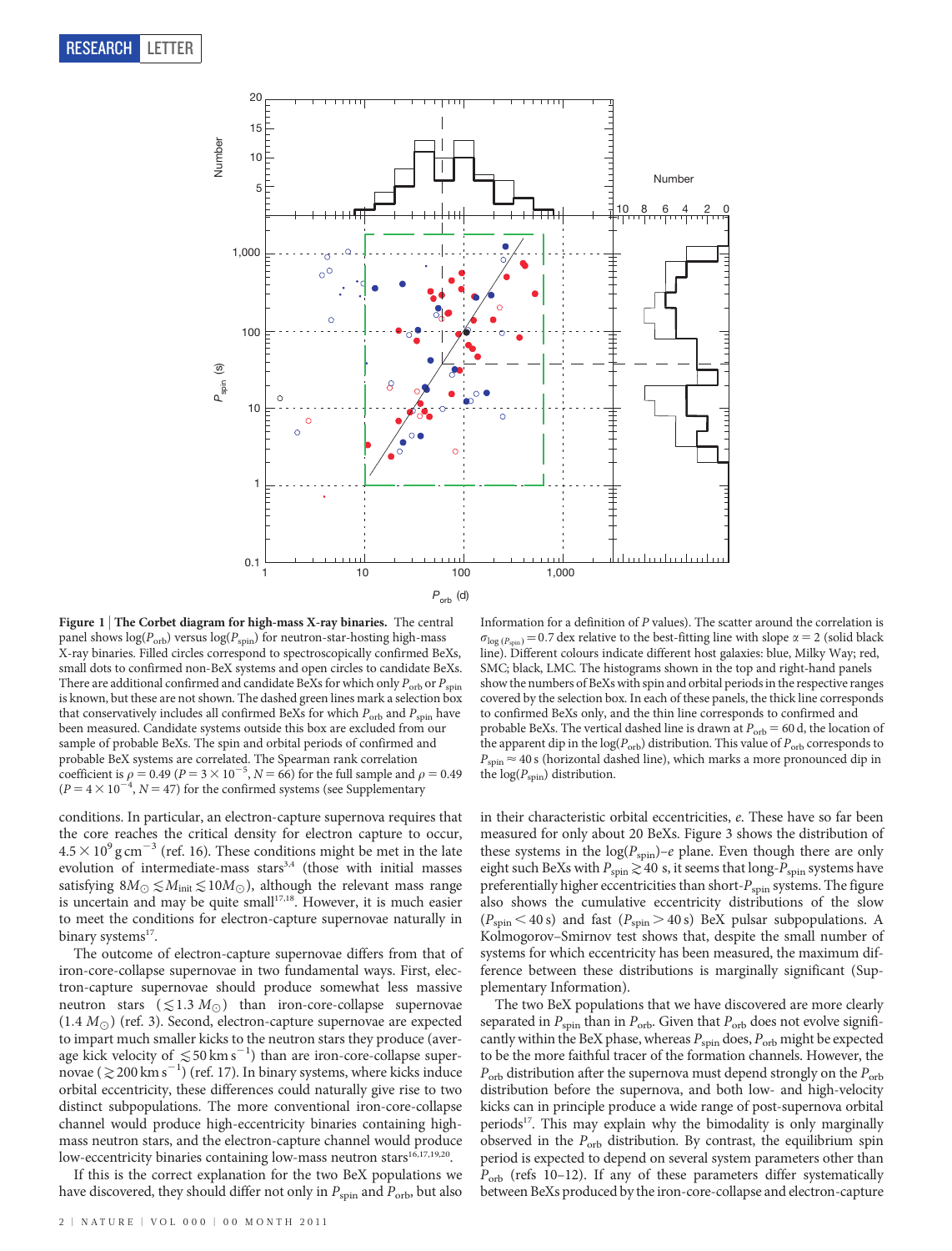

Figure 2 | The log $(P_{spin})$  distribution of confirmed and probable BeXs. a, Distribution for all systems. b, c, Distribution broken down by host galaxy: SMC (b); Milky Way (MW) + LMC (c). All of these distributions are bimodal (modes shown in red and blue), and the double-Gaussian decomposition (black) suggested by the KMM algorithm<sup>25</sup> (an algorithm that detects bimodality in an observational data set) is shown in each panel. The number of systems contributing to each observed distribution and the associated P value provided by the algorithm are also shown. Applying the KMM test to the subset of spectroscopically confirmed systems (not shown) gives  $P = 8 \times 10^{-3}$  $(N = 64)$ . d, Direct comparison of the decompositions for the independent SMC and Milky Way  $+$  LMC populations, showing them to be mutually consistent. Additional details regarding the statistical evidence for the existence of distinct subpopulations in the  $P_{\rm spin}$  data are given in Supplementary Information.

channels,  $P_{spin}$  may be a more reliable indicator of formation channel than  $P_{\rm orb}$ .

Our results suggest numerous avenues for further research. First, it is important to expand the database of BeXs with reliable measurements of  $P_{\text{spin}}$ ,  $P_{\text{orb}}$  and  $e$ , to confirm and further quantify our findings. Second, if short- $P_{\text{spin}}$  BeXs are formed by low-kick-velocity electroncapture supernovae, they should have systematically smaller space velocities than long- $P_{\text{spin}}$  BeXs. This prediction might be testable<sup>21,22</sup>. Third, short- $P_{spin}$  systems should also have systematically lower neutron



Figure 3 | The dependence of eccentricity on  $P_{\text{spin}}$  among BeXs. a,  $P_{\text{spin}}$ versus eccentricity for all confirmed and probable BeXs with measured spin periods and eccentricities. The vertical dashed line marks the approximate division between the short- $P_{\text{spin}}$  and long- $P_{\text{spin}}$  subpopulations (Figs 1 and 2). b, Cumulative eccentricity distributions of these two subpopulations. A Kolmogorov–Smirnov test provides marginal evidence for a difference between these distributions ( $P = 0.093$ ), with the short- $P_{spin}$  population being characterized by lower eccentricities (see Supplementary Information for additional discussion).

star masses than  $\text{long-}P_{\text{spin}}$  systems<sup>16,17,19,20</sup>. This prediction might also be testable<sup>23</sup>. Fourth, although our discovery of two populations of BeX pulsars is robust, our suggested explanation for their origin is clearly speculative and demands a fuller investigation. Intriguingly, recent binary population synthesis calculations have shown that the electron-capture supernova channel may be very efficient at forming BeXs<sup>24</sup>. However, whereas the same population synthesis models also suggest that the electron-capture channel accounts for the overabundance of BeXs in the  $SMC<sup>24</sup>$ , the two BeX populations that we have discovered seem to have similar relative abundances in the SMC and the Milky Way.

## Received 5 May; accepted 2 September 2011. Published online 9 November 2011.

- 1. Heger, A., Fryer, C. L., Woosley, S. E., Langer, N. & Hartmann, D. H. How massive single stars end their life. Astrophys. J. 591, 288-300 (2003).
- 2. Woosley, S. & Janka, T. The physics of core-collapse supernovae. Nature Phys. 1, 147–154 (2005).
- Nomoto, K. Evolution of 8–10 solar mass stars toward electron capture supernovae. I - Formation of electron-degenerate O + NE + MG cores. Astrophys. J. 277, 791–805 (1984).
- 4. Nomoto, K. Evolution of 8–10 solar mass stars toward electron capture supernovae. II - Collapse of an  $O + NE + MG$  core. Astrophys. J. 322, 206–214 (1987).
- 5. Reig, P. Be/X-ray binaries. Astrophys. Space Sci. 332, 1-29 (2011).<br>6. Lee, U., Osaki, Y. & Saio, H. Viscous excretion discs around Be stars
- 6. Lee, U., Osaki, Y. & Saio, H. Viscous excretion discs around Be stars. Mon. Not. R. Astron. Soc. 250, 432-437 (1991).
- 7. Harris, J. & Zaritsky, D. The star formation history of the Small Magellanic Cloud. Astron. J. 127, 1531–1544 (2004).
- 8. Haberl, F. & Pietsch, W. X-ray observations of Be/X-ray binaries in the SMC. Astron. Astrophys. 414, 667-676 (2004).
- 9. Coe, M. J., Edge, W. R. T., Galache, J. L. & McBride, V. A. Optical properties of Small Magellanic Cloud X-ray binaries. Mon. Not. R. Astron. Soc. 356, 502-514 (2005).
- 10. Waters, L. B. F. M. & van Kerkwijk, M. H. The relation between orbital and spin periods in massive X-ray binaries. Astron. Astrophys. 223, 196-206 (1989).
- 11. Li, X. & van den Heuvel, E. P. J. On the relation between spin and orbital periods in Be/X-ray binaries. Astron. Astrophys. 314, L13-L16 (1996).